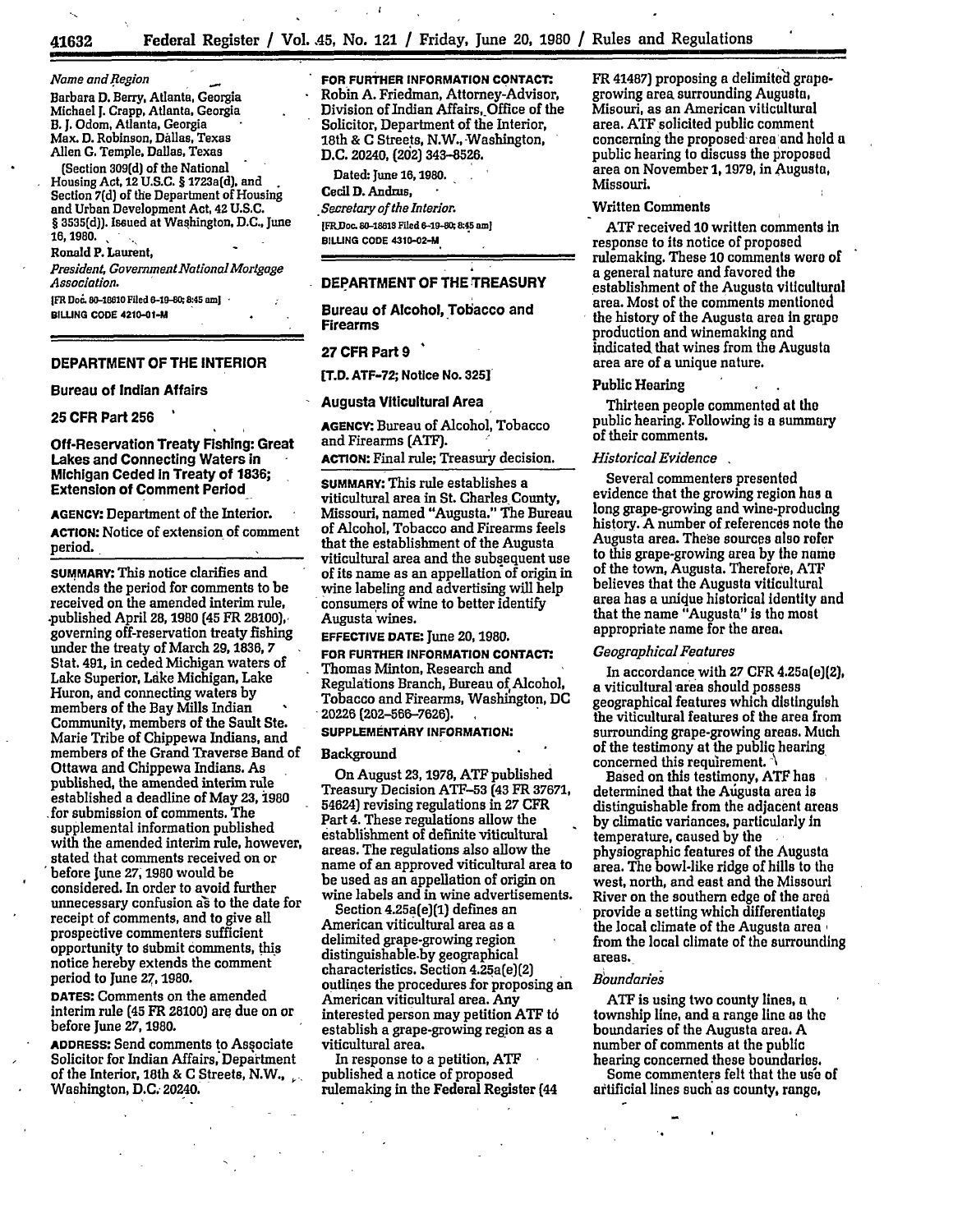and township lines to describe the area was improper. They argued that the use of survey lines to delineate an area which should be based on geographical factors was contradictory. They argued that since viticultural areas are intended to be distinct from political subdivisions they should be based on viticultural factors, and the use of county, range, and township lines was, therefore, inappropriate.

**ATF** feels that the use of political boundaries and survey lines is appropriate where they coincide with the distinguishing geographical features or where they reasonably describe an area which possesses a distinguishing viticultural characteristic. In the case of the Augusta area, the boundaries in the regulations delineate an area with distinguishing climatic and topographical characteristics.

## *Mscellaneous Comments*

One commenter felt that viticultural areas would increase the operating costs and regulatory burdens on both the industry and Government. He felt that added recordkeeping concerning the origin of grapes used in a particular wine would be too costly.

**ATF** disagres with this viewpoint. Wine producers must presently keep records concerning the origin of the wine they produce. The recordkeeping requirements concerning the origin of grapes used in a particular wine are the same whether the appellation of origin on the label is the name of a State, county or viticultural area. Also, the use of viticultural area appellations, in most cases, would be optional. Proprietors will be required to use a viticultural area appellation of origin after December **31, 1982,** only if the wine is labeled as "Estate Bottled."

A commenter also stated that the labeling and percentage requirements concerning the use of viticultural area appellations of origin would be too difficult for **ATF** to enforce. **ATF** again disagrees. Labeling requirements concerning the use of appellations of origin have been in effect since **1935. ATF** has proven its ability to monitor the origin of wines produced in the United States. The addition of viticultural areas will not make enforcement of labeling regulations more difficult. On the contrary, the establishment of viticultural areas with definite boundaries will facilitate enforcement.

**A** commenter suggested that the establishment of the Augusta viticultural area would give an unfair commercial advantage to wineries within the area or -to wineries producing wine from grapes grown in the area.

**ATF** does not wish to give the impression that **by** approving the Augusta viticultural area, it is approving the quality **of** the wine from that area. **ATF** is approving the Augusta area as being viticulturally different from the surrounding areas, not better than other areas. Any commercial advantage which Augusta wineries may gain can only be substantiated by consumer acceptance of Augusta wines. **ATF** may not disapprove a viticultural area because consumers may find wines from that area appealing. **By** approving the Augusta viticultural area, **ATF** is allowing producers of Augusta wines to claim a distinction on labels and in advertisements as to the origin of the grapes used in **the** production of the wine. **ATF** will not allow producers of Augusta wines to claim that their wines are better because they originated from an approved viticultural area.

**A** commenter stated that the Missouri grape-growing industry was still too young to determine which geographical features distinguished one area from another area. He claimed that as experience with French-American hybrid grapes increased, Missouri grape growers and vintners would be better able to determine which areas within Missouri are distinctive. Therefore, he suggested **ATF** consider the petition for the Augusta viticultural area sometime in the future rather than the present.

**ATF** believes that there is no valid reason to delay the approval of the Augusta viticultural area. While viticultural knowledge is continually evolving, ATF believes that substantial knowledge exists indicating that differences in climate and other geographical factors do affect the growing conditions found within particular growing regions. Although distinctions in growing conditions may be mitigated by viticultural practices, these distinctions may also create differences in the grapes grown. Further, as the knowledge concerning viticultural areas Is evolving, any regulations issued by **ATF** concerning viticultural areas are subject to change.

Accordingly, **27** CFR Part **9** is amended as proposed.

#### Drafting Information

The principal author of this document is Thomas L Minton of the Research and Regulations Branch, Bureau of Alcohol, Tobacco and Firearms.

### Authority and Issuance

This Treasury decision Is issued under the authority of **27 U.S.C.** 205.

### Regulations

On the basis **of** the foregoing. **27** CFR Part 9 is amended by the addition of **§** 9.22 as follows:

## PART **9-AMERICAN VITICULTURAL AREAS**

**1.** The table of sections in **27** CFR Part **9.** Subpart **C,** is amended to include the title of § **9.22.** As amended, the table of sections reads as follows:

Subpart C-Approved American Viticultural Areas

## **Sac.**

922 Augusta.

2. Subpart **C** is amended **by** adding § 9.22. As amended. Subpart **C** reads as **follows:**

Subpart C-Approved American Viticultural Areas

\* \* \* \*

§9.22 **AugusaL**

*(a) Name.* The name of the viticultural area described in this section is "Augusta."

*(b) Approvedmops.* The approved maps for the Augusta viticultural area are two **U.S.G.S.** maps. They are titled-

**(1)** 'Washington East, Missouri", 7.5 minute quadrangle; and

(2) "Labadie, Missouri", **7.5** minute quadrangle.

*(c) Boundaries. The* boundaries of the Augusta viticultural area are located in the State of Missouri and are as follows:

**(1)** The beginning point of the boundary is the intersection of the **St.** Charles County line, the Warren County line and the Franklin County line.

(2) The western boundary is the *St.* Charles County-Warren County line from the beginning point to the township line identified on the approved maps as "T45N/T44N."

**(3)** The northern boundary is the township line 'r45N/T44N' from the **St.** Charles County-Warren County line to the range line identified on the approved maps as "RIE/R2E."

(4) The eastern boundary is the range line "RIE/R2E" from township line "T45N/T44N" extended to the St. Charles County-Franklin County line.

**(5)** The southern boundary is the **St.** Charles County-Franklin County line from the extension of range line "R1E/ R2E" to the beginning point.